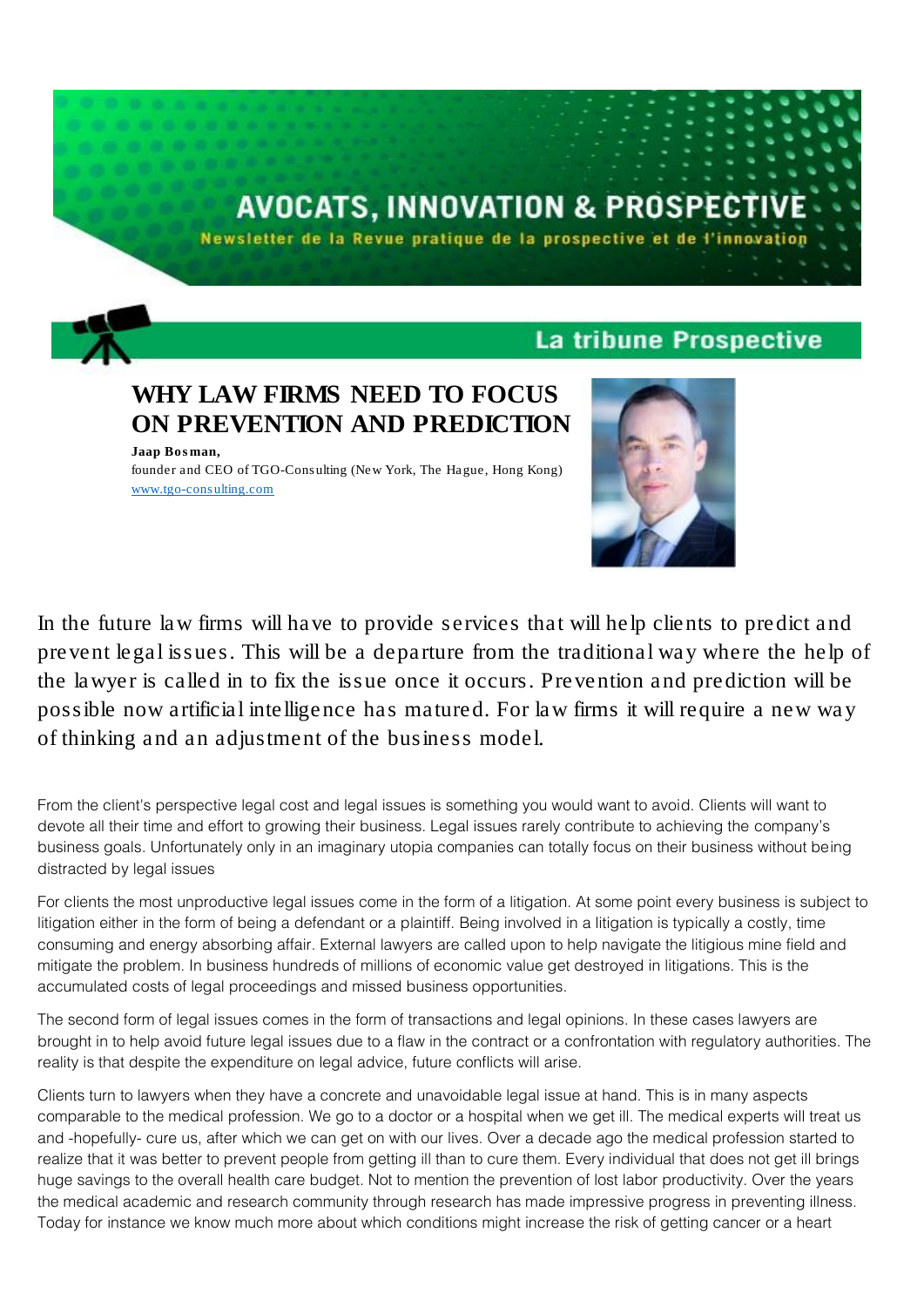disease (prevention). Today we also know which strings of DNA in our genome might indicate a higher risk of getting a certain type of cancer of a particular heart condition (prediction). The medical world has shifted from only curing and healing to prevention and prediction.

#### It is my opinion that the legal profession should make the same shift and start focusing on prevention and prediction

Back in 2010 I participated in a conference in the United States. There I have seen a demo of software that could accurately predict the outcome of a litigation. The software looked at who are the plaintiff and the defendant, what is the dispute about, who are the lawyers involved, what court and what judge will preside over the matter. Due to the fact that every dispute is based on a legal framework being applied to situational facts, there will be a pattern. Once a sufficient amount of data has been fed to the system, this pattern will become visible and Artificial Intelligence will help predict the outcome. At the time the software only included the data of two of the 50 US states and artificial intelligence was still in its very early infancy. I frankly do not know if this startup survived. What I do know is that Peter Thiel in 2016 invested in another startup by Eva Shang and Christian Haigh called Legalist. This is a new type of litigation funder that uses AI and data analytics to calculate the chances of winning a case. Thanks to its technology it manages to realize a 40% return on investment.

Not only startups are active in the field of litigation analysis. November 2015 Lexis Nexis, the publisher of this magazine, acquired Lex Machina, a legal analytics platform. June 2017 Lexis Nexis also acquired Ravellaw.

### This article however is not about increasing the chances of a favorable outcome but to avoid litigation altogether.

Employing artificial intelligence to analyze huge amounts of data from diverse sources will soon also open the possibility to avoid legal issues altogether. This is where litigation and transactions come together. If it was possible to predict future events and include this in the contracts, it might be possible to avoid litigation altogether. Again I want to take you back to the 2010. Besides the litigation startup there was also another very young entrepreneur. Unfortunately I have forgotten her name. However I vividly remember what she told us. She demonstrated that there are 'legislative cycles' in society that all follow a similar pattern: it starts with discussions on social media, followed by the traditional media. This would lead to discussions in politics and might eventually result in legislation which in turn after some time will lead to enforcement. These cycles typically take between five and ten years. By recognizing these patterns and by using artificial intelligence to filter out what is relevant and not, it will become possible to predict what might become a legal issue in ten years' time. Knowing this we can include this in our contracts today to prevent future issues.

Let me give two examples where this can be applied. The first is the rapidly changing sentiment in societies across Europe towards exuberant remuneration of bankers and executives. Despite the fact that it was perfectly legal at the time the contract was signed, it had become unattainable once the contracts had to be executed. Simply monitoring the sentiments could have prevented this. The second example is the acquisition of Yahoo by Verizon. The problem here was that close to completion it became apparent that Yahoo had been subject to a major data breach which it had failed to report. Again by monitoring technical developments and media reports on other data breaches, it could have become apparent that cyber security should have been part of scrutinous due diligence. This obviously could not have prevented the breach, but might well have led to a provision.

For law firms prevention and prediction will be a new service line that will require a new and more holistic and proactive approach. Once in place it will inevitably lead to stronger ties with clients because it will be more tied in with the client's business goals.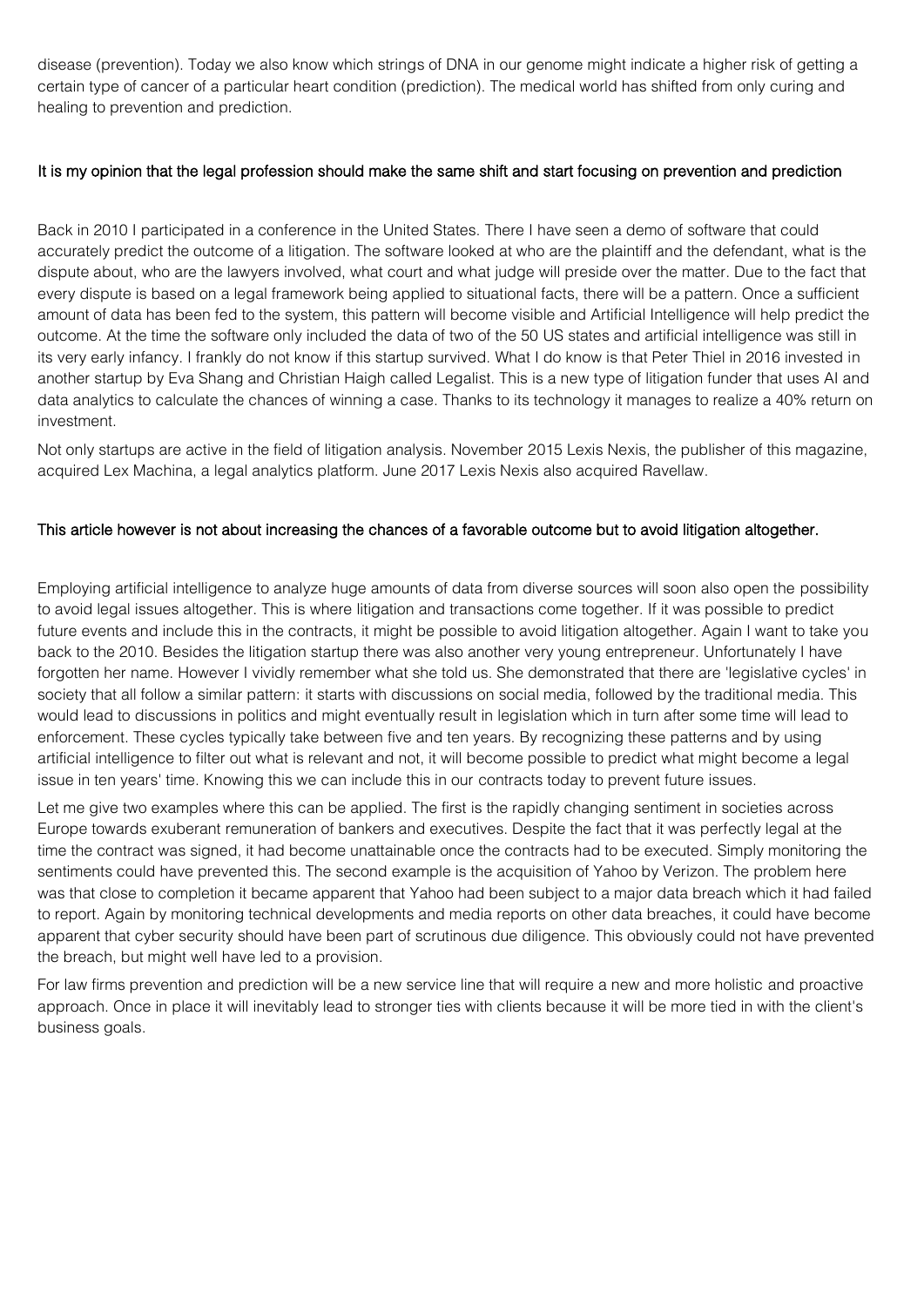# **AVOCATS, INNOVATION & PROSPECTI**

Newsletter de la Revue pratique de la prospective et de l'innovation

## La tribune Prospective

# POURQUOI LES CABINETS D'AVOCATS DOIVENT SE CONCENTRER SUR LA PRÉVENTION ET LA PROSPECTIVE

*Jaap Bosman, founder and CEO of TGO-Consulting (New York, The Hague, Hong Kong)* [www.tgo-consulting.com](http://www.tgo-consulting.com/)



Dans le futur, les cabinets d'avocats devront être en capacité de proposer des services permettant à leurs clients de prédire et d'éviter les conflits juridiques. Il s'agira d'un bouleversement par rapport à la fonction usuelle de l'avocat, traditionnellement sollicité a posteriori. Ces prévisions et prédictions seront rendues possibles grâce au développement actuel de l'intelligence artificielle. Les cabinets d'avocats vont devoir modifier leur façon de réfléchir et de s'adapter au nouveau modèle économique.

Du point de vue du client, les difficultés juridiques et les coûts afférents ne sont pas bienvenus. Les clients préféreraient consacrer leur temps et leurs efforts à gérer leurs affaires. Les difficultés juridiques contribuent rarement aux objectifs fixés par l'entreprise. Malheureusement, seul un monde utopique permettrait aux entreprises de se focaliser à plein temps sur leurs affaires sans être concernées par une question juridique.

En premier lieu, un litige est envisagé comme contre-productif par l'entreprise. Pour autant, la plupart des sociétés sont concernées à un moment donné, comme plaignante ou en défense. Etre impliqué dans un litige engage des coûts, fait perdre du temps et de l'énergie. L'entreprise a recours à des avocats pour l'assister sur le terrain contentieux. Elle doit investir des centaines de millions d'euros pour financer des procédures.

En second lieu, les aspects juridiques se traduisent, pour les entreprises, par des consultations juridiques et des transactions. Les avocats sont sollicités afin de permettre à l'entreprise d'éviter des difficultés juridiques liées à un défaut dans un contrat ou à une inspection par une autorité régulatrice. Mais en réalité, malgré le développement des consultations juridiques, des conflits sont toujours susceptibles d'intervenir.

De manière générale, les clients font appel à des avocats quand ils se retrouvent face à un problème juridique concret. À différents égards, l'avocat a des points communs avec le médecin. En effet, nous nous rendons chez le médecin ou à l'hôpital lorsqu'on est malade, les experts médicaux vont alors nous traiter et - avec un peu de chance - nous soigner, après quoi nous reprendrons le cours de notre vie. Il y a un peu plus de dix ans, la profession médicale a commencé à réaliser qu'il était plus avantageux de prévenir les risques des maladies plutôt que d'intervenir pour guérir les gens. En évitant que les individus ne tombent malades, l'assurance maladie fait d'importantes économies. Cela permet également d'éviter la baisse de productivité dans le monde du travail. Avec les années, la communauté médicale, académique et